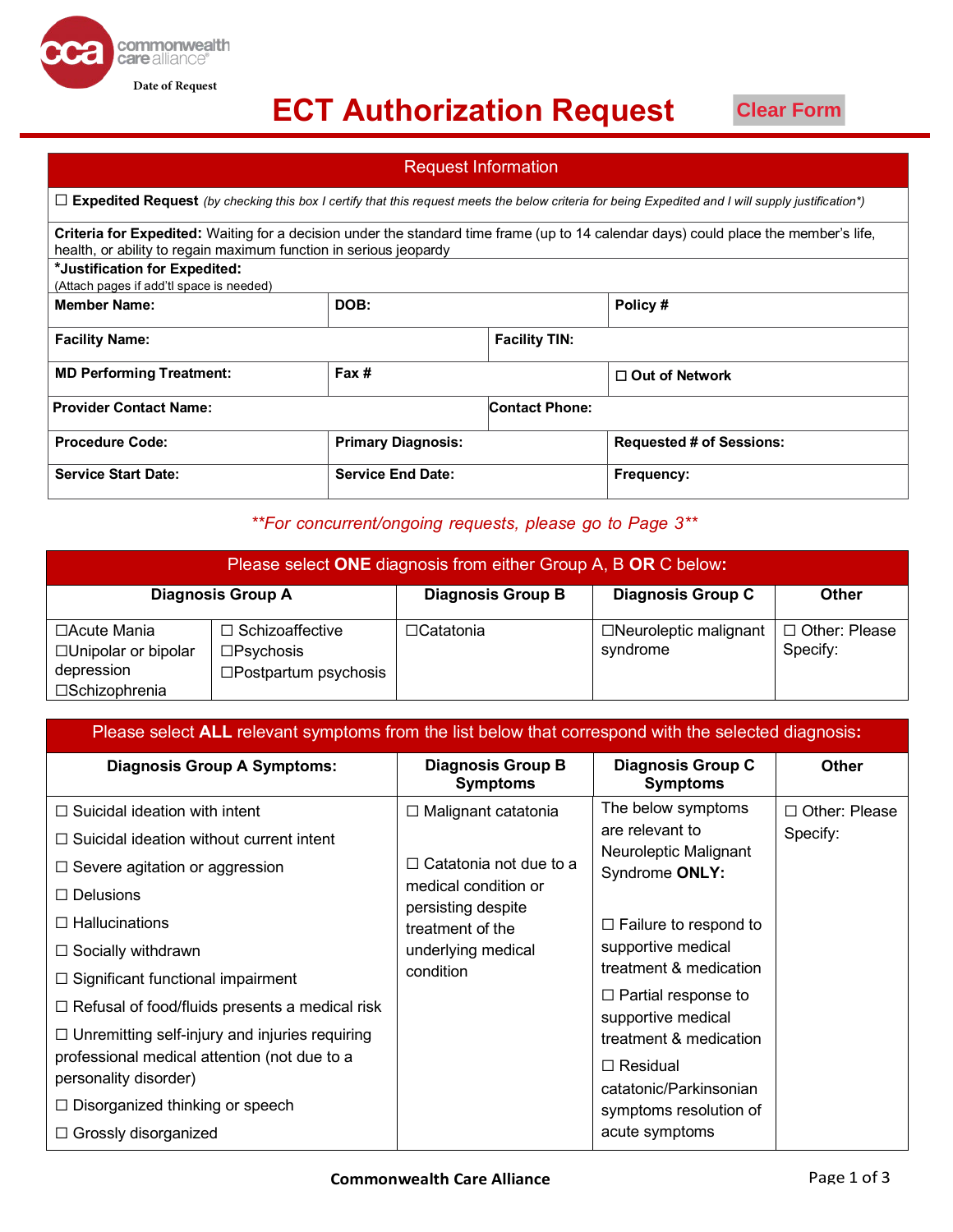### Please select **ONE** from the below indicators for ECT treatment:

☐ Unipolar depression and trials of ≥ 2 different antidepressants from ≥ different classes and at adequate doses and duration or stopped due to intolerable adverse effects

☐ Bipolar depression and trials of ≥ 2 different medications with established effectiveness for bipolar depression and at adequate doses and duration or stopped due to intolerable adverse effects

☐ Trials of ≥ 2 different antipsychotic or mood stabilizing medications and at adequate doses and duration or stopped due to intolerable adverse effects

☐ Medications contraindicated due to comorbid medical condition or potential for dangerous interaction with medications needed for comorbid medical condition

☐Substantial morbidity or mortality associated with delay in pharmacotherapeutic response

☐History of positive response to prior ECT

 $\Box$  Other clinical information (add comment)

#### **For Neuroleptic Malignant Syndrome ONLY (choose one):**

 $\Box$  Failure to respond, or only partial response, to supportive medical treatment and medication

☐ Residual catatonic or Parkinsonian symptoms following resolution of acute symptoms

☐Other clinical information (add comment)

# Pre-electroconvulsive Therapy (ECT) workup including informed consent Do you have a signed informed consent for ECT treatment in the record?  $\square$  Yes  $\square$  No Pre-electroconvulsive therapy (ECT) workup completed, and clearance given?  $□$ Yes  $□$  No